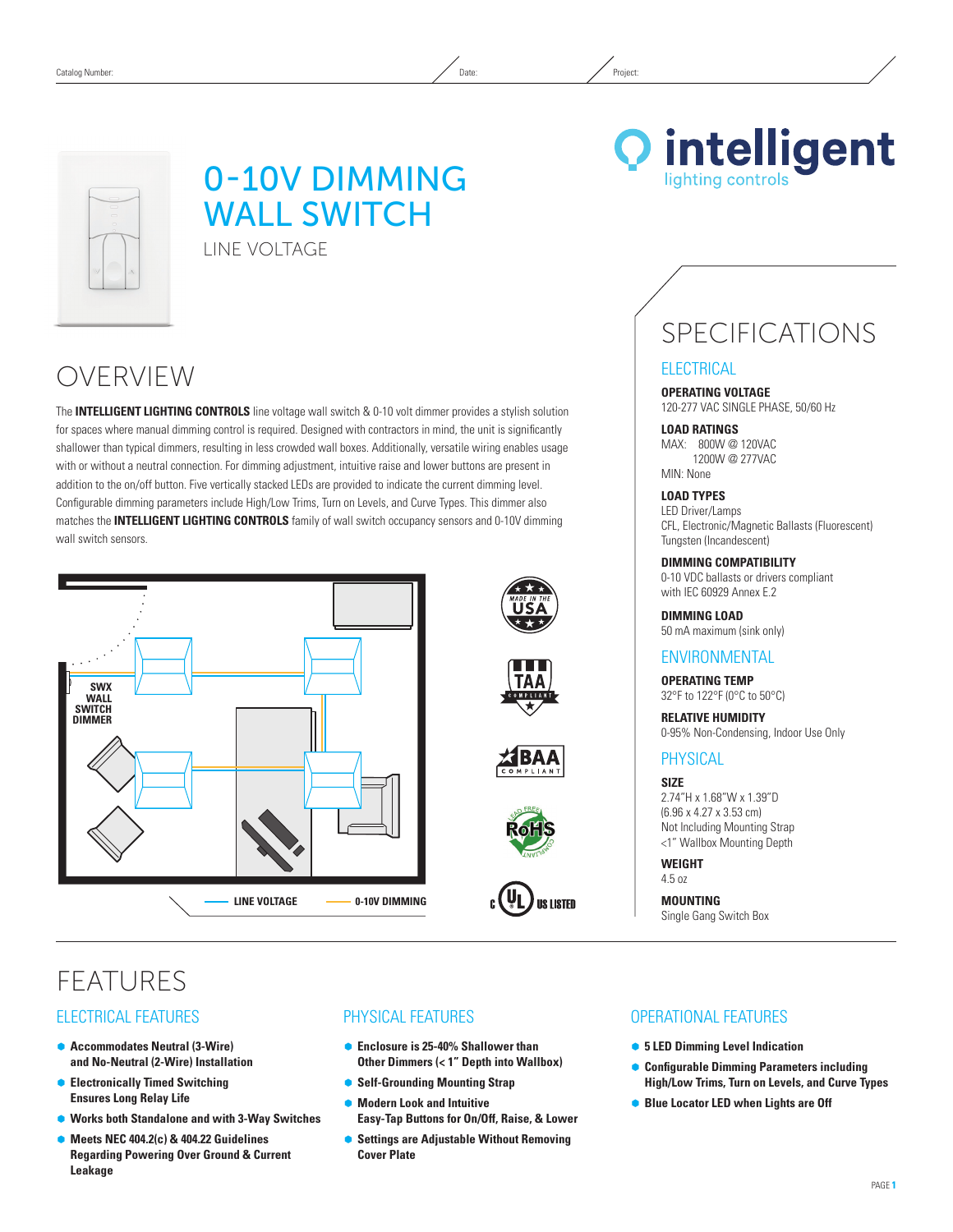## WIRING

- Ã Unit works both in installations where Neutral connection is available as well as installations where only Ground connection is present.
- **If no neutral is present, remove the white sleeve from the wire & connect the now Green/Yellow wire to Ground.**
- $\bullet$  Note, either the white wire or green/yellow wire must be connected. The all green wire is just for safety.



## Installation